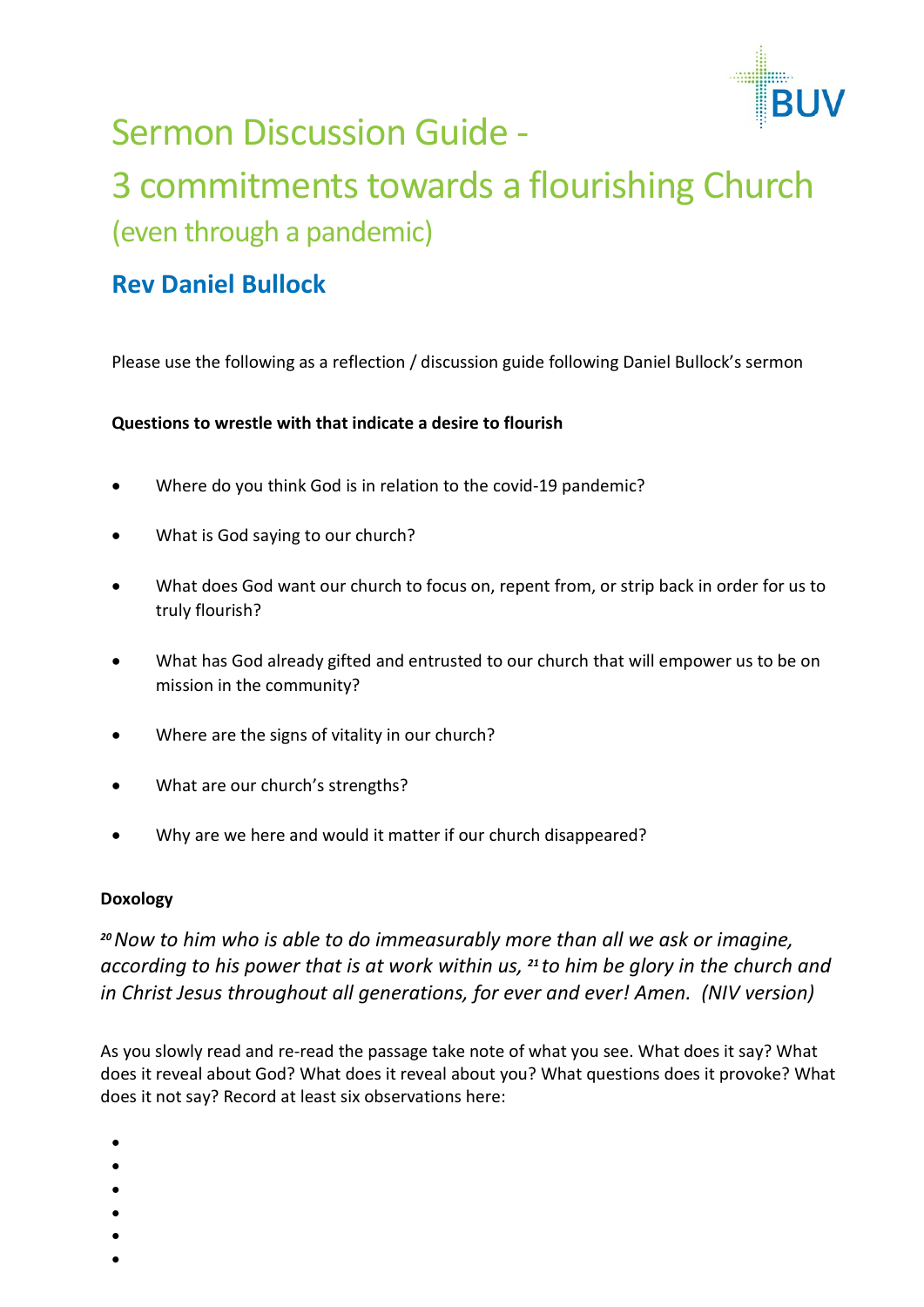### **Commitment 1 - Keeping Jesus at the centre**

How is Jesus central to your personal and church life right at the moment? Do you need to make some adjustments to make room for Jesus? Make a list of what they are and develop a plan to implement the adjustments.

- •
- •
- 
- •
- •
- •

### **Commitment 2 - Mission in your neighbourhood (Congregational Mission)**

In what ways are you loving your neighbour corporately as a church community and individually?

- •
- •
- •
- •
- •
- •

### **Commitment 3 – The need to hold to Unity (Congregational Life and Character)**

In what ways are you as members and leaders engaged/ engaging, involved / involving and in agreement with the direction and life of your church?

In what ways are you seeking to support, encourage and connect to other faith communities other than your church?

What impact do you think this is having towards the members of that church and the broader community?